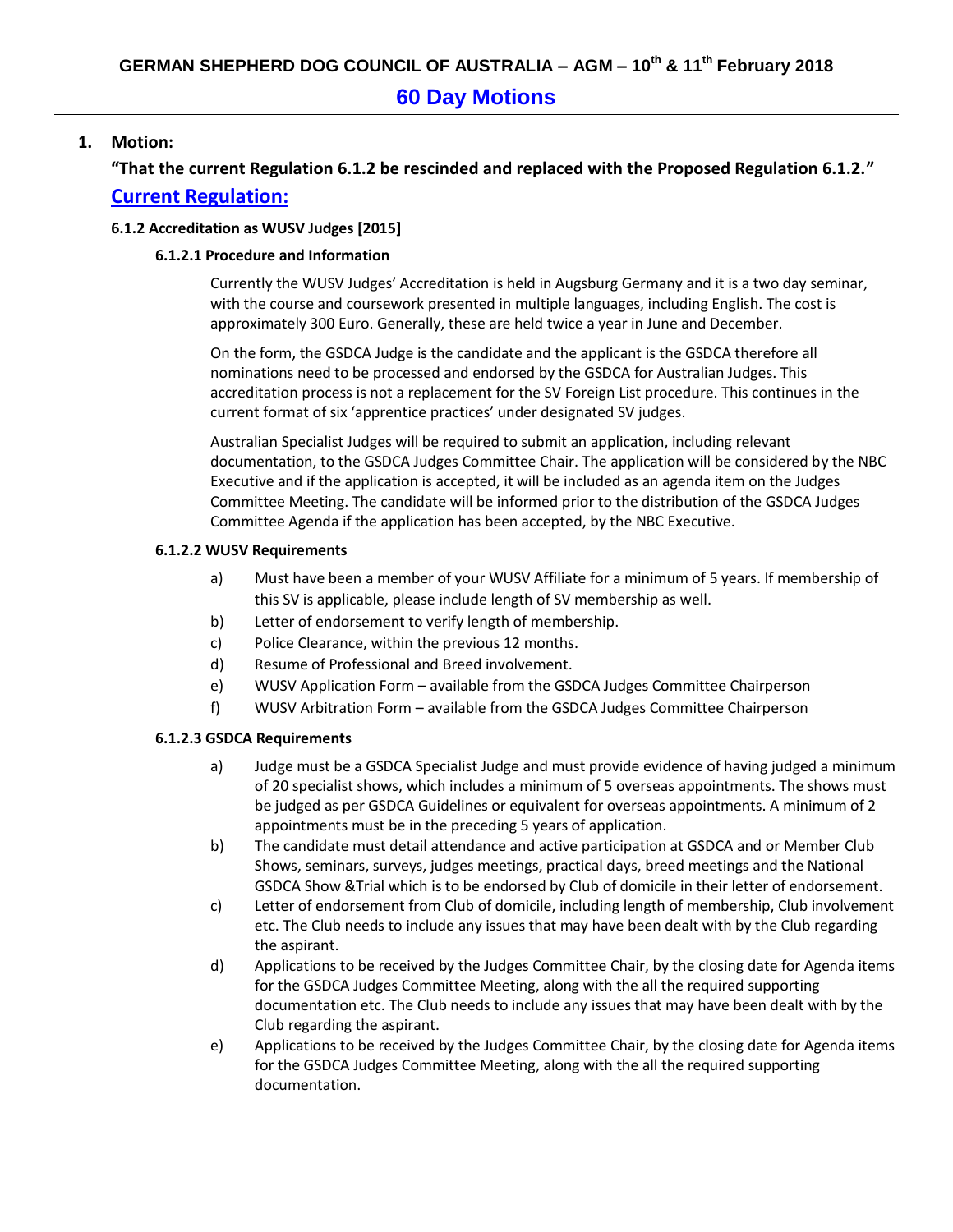## **6.1.2 – WUSV National Special Judge (Breed)**

### **6.1.2.1 GSDCA Requirements**

- a) GSDCA Specialist Judge may apply:
	- They must provide evidence of having judged a minimum of 20 Specialist Shows, which includes a minimum of 5 overseas appointments.
	- The shows must be judged as per GSDCA Guidelines or equivalent for overseas appointments. A minimum of 2 appointments must be in the preceding 5 years of application.
- b) The applicant must detail attendance and active participation at GSDCA and/or Member Club Shows, seminars, surveys, judges meetings, practical days, breed meetings and the National GSDCA Show &Trial, which is to be endorsed by the Club of domicile in their letter of endorsement.
- c) A letter of endorsement from the Club of domicile, including length of membership, Club involvement etc., must be included with the application.
	- The Club needs to articulate any matter that may have been dealt with by the Club regarding the applicant.
- d) Applications to be received by the Judges Committee Chair, by the closing date for Agenda items for the GSDCA Judges Committee Meeting.
	- The application must include the required supporting documentation.
	- The application will be considered by the NBC Executive and if accepted the matter will be listed on the GSDCA Judges Committee Agenda.
		- o If the application as considered by the NBC Executive is not accepted, the GSDCA Judges Chair on their behalf will consult with the applicant as to reasons why and provide guidance with regard to any future application.
	- In the event of the application as made at the Judges Committee Meeting is successful, it will then be ratified at the next GSDCA AGM.

#### **6.1.2.2 WUSV Requirements**

Applicant/s must abide by the GSDCA Regulations and the SV Judging Regulations (amended 2016) National Special Judge (Breed).

*(SV Judging Regulations can be obtained from the SV website)*

#### *Rationale:*

*The WUSV Judges accreditation and training scheme has been replaced with the WUSV National Breed Judge. The regulations have been amended to reflect prerequisites and requirements that now apply in order to gain WUSV National Breed Judge status. It is advised that potential applicants review the SV website prior to application, as the GSDCA has no control of updates or amendments to those regulations.*

### **2. Motion:**

# **"That the GSDCA adopt the WUSV DNA Parentage Scheme, as per Schedule 5 of the WUSV Harmonisation Program."**

#### *Rationale:*

*At the GSDCA AGM, the meeting considered a report as provided by the Judges Chair and President, and the recommendation as made by the Executive, with regard to the status of the WUSV and ANKC DNA Schemes. It must be noted that the ANKC Scheme has yet to be formalised. Therefore, based on this fact and noting the motion as proposed will see the GSDCA utilise the WUSV DNA Scheme that is GSD centric and robust, the motion if supported allows the NBC Executive to formalise process and costs associate with our signing up to this scheme. Please note that if and when an ANKC scheme is formalises that the GSDCA membership will be required to participate*  in that scheme upon its implementation. The current proposal for the ANKC is only to store the DNA sample, where the *WUSV system is for full parentage testing, once activated by the owner.*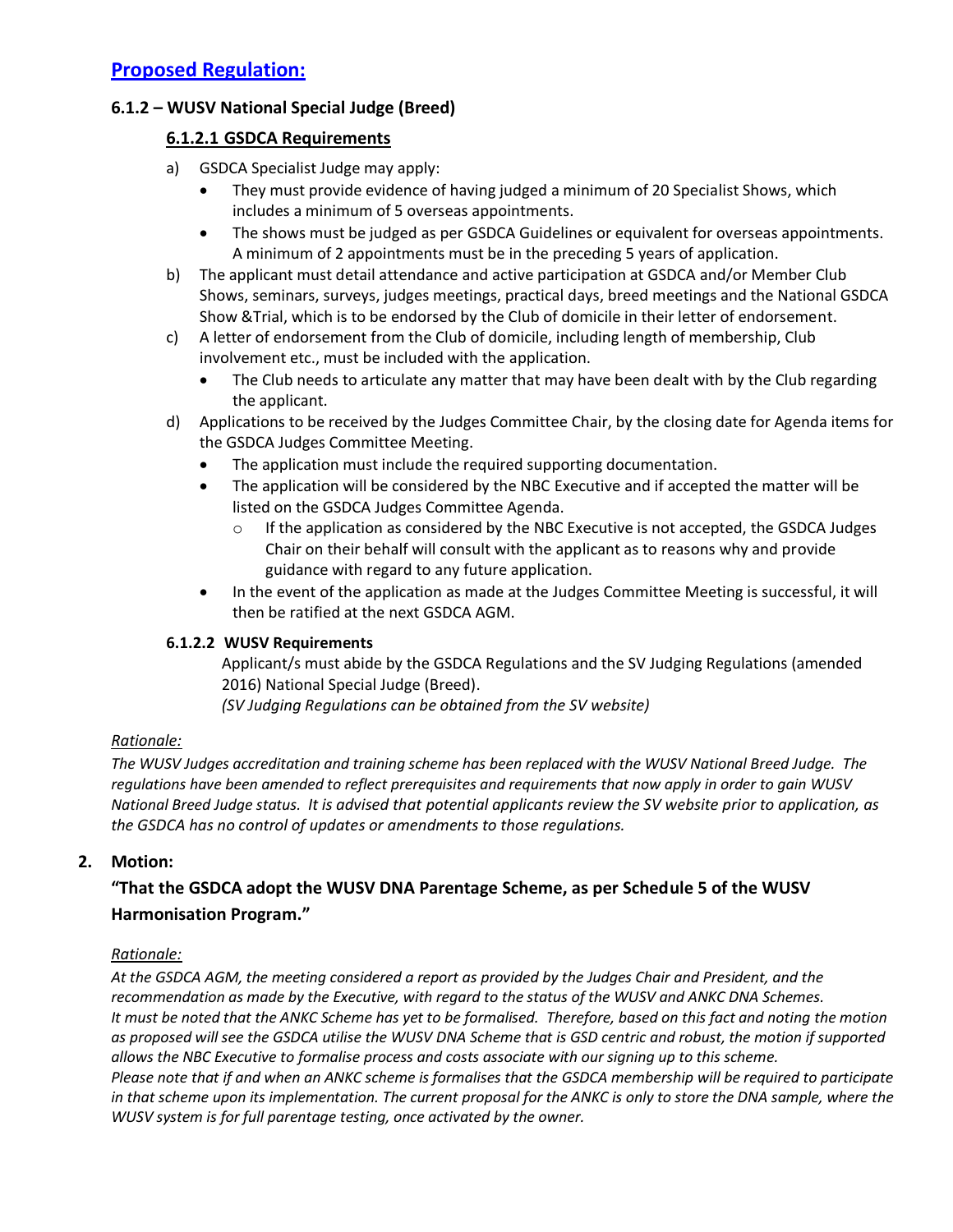### **3. Motion:**

# **"That as of the 1st July 2018, the breeder of the highest placed "Australian Bred" male Stock Coat Dog in the Open Dog class will receive a plaque."**

#### *Rationale:*

*Over recent years with the increase of highly regarded imported dogs, the perception is that the opportunity to be placed on the pegs for the open classes is limited and the numbers of Australian bred dogs within this class are reducing. The creation of the award would add incentive to breeders and exhibitors to bring their Open Dogs to the National and would give recognition of the achievement.*

#### **4. Motion:**

### **"That the National trophy table as prescribed in the GSDCA National GSD Show & Trial Manual shall apply unequivocally."**

#### *Rationale:*

*This motion reaffirms the need for 'host' Clubs conducting the National on behalf of the Council to not change the trophy table as prescribed in the National Show Manual.*

### **5. Motion:**

# **"That GSDCA Member Clubs offer annually a Dual Performance Trophy as a minimum, at one Conformation Show at which GSDCA grading is awarded when held in conjunction with an Obedience Trial.**

#### *Rationale:*

*It is suggested that Member Clubs should offer the Dual Performance Trophy at least at one Championship show annually. Trials do not have to be restricted to GSDs only however, Clubs could run a restricted trial with their*  show. It could be a Group 5 trial but the award is available to GSDs only. The award is based on the placing at *the conformation show, with only needing to gain a qualifying score to enter for the trophy. This motion as presented will ensure that all Member Clubs will promote the working ability of our breed.*

## **6. Motion: That GSDCA Regulation 5.1.3.14 be amended to read:**

#### **Current Regulation:**

6.1.3 Prerequisites for the Conduct of a GSD "Sponsored" Specialist Show

The Member Club will ensure the following prerequisites are met by the host Club.

- 5.1.3.1 The Member Club will nominate judges to the host Club.
- 5.1.3.2 The Judges must be able to grade the classes accordingly and critique the class from at least Junior and upwards both individually and when placed.
- 5.1.3.3 The Judge must be accredited German SV, SV Foreign list, GSDCA Specialist Judge, Participants in the GSDCA Specialist Extension Course, or as approved by the GSDCA to judge Specialist GSD Shows. 5.1.3.4If the Judge is German SV or WUSV, the Member Club will make application via GSDCA Secretary on behalf of the host Club and forward all fees for a clearance to be obtained from the SV.
	- (Section 2.3 Procedure for SV Judges Clearances)
- 5.1.3.5 If required, approved GSDCA Official interpreters must be used.
- 5.1.3.6 Judges critiques may be given from Minor to Open Classes, however it is understood that dependent on timing pressures that only Junior to Open may be critiqued.
- 5.1.3.7 A stenographer will be made available for the Judge.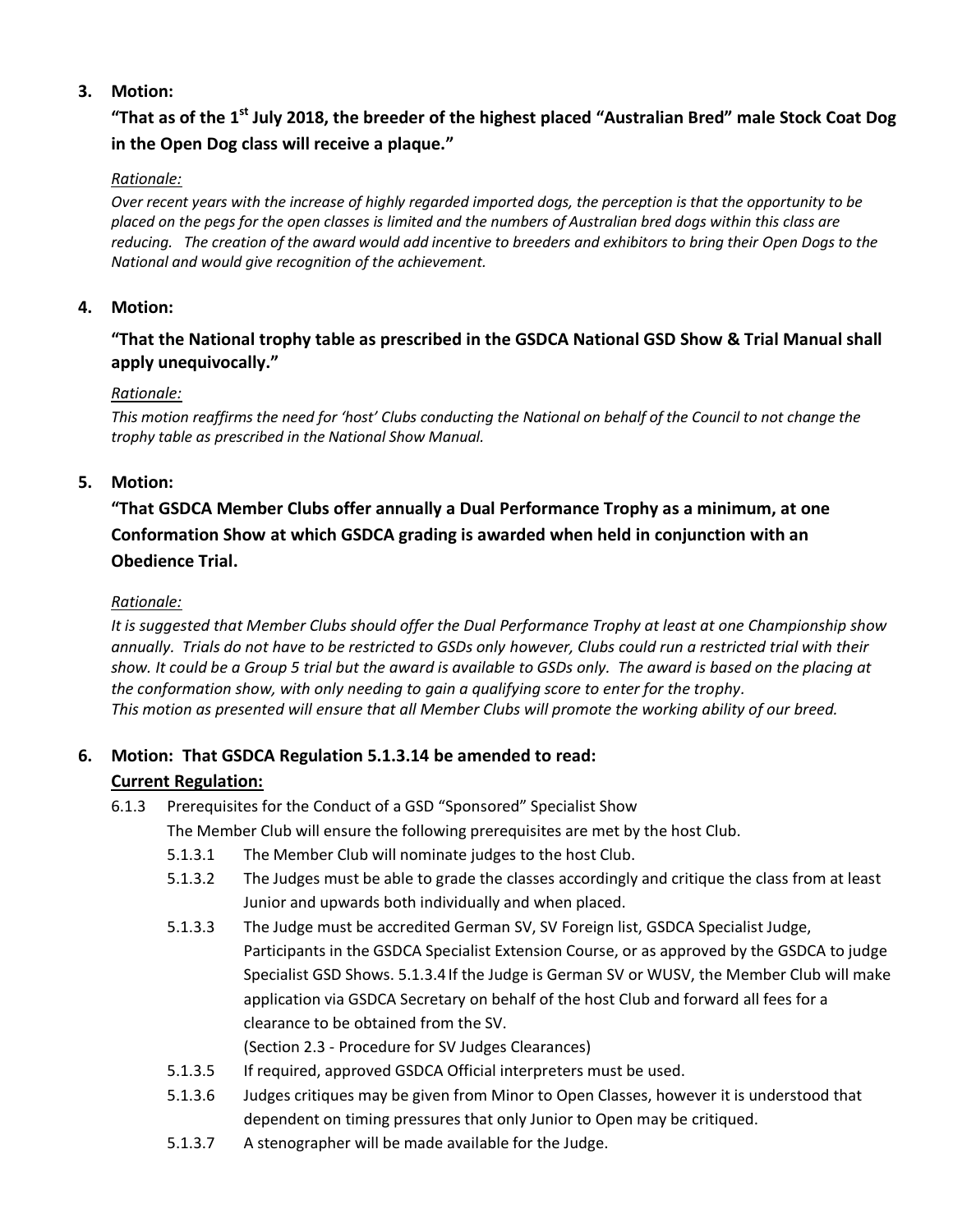- 5.1.3.8 An approved measuring stick will be made available to the Judge.
- 5.1.3.9 All dogs and bitches must be measured in the Junior, Intermediate and Open Classes and the height measurement be recorded in their critiques and the critiques forwarded to the NBC Executive after every show.
- 5.1.3.10 Schedule must state the following: Grading may be awarded at the discretion of the Judge according to the following:
	- All Puppy Classes: Very Promising and Promising;
	- Junior & Intermediate, Australian Bred & Open: Very Good , Good;
	- Open Classes Only: Excellent and medallion may be awarded to animals over 2 years and have successfully passed the GSDCA Breed Survey Scheme or a GSDCA recognised breed survey scheme.

German Shepherd Dog Exhibitors only – Please indicate on entry form, \* to denote dogs and bitches that have successfully passed Breed Survey.

The Schedule will also indicate the requirements of GSD Exhibitors in relation to the rest of the fixture.

- 5.1.3.11 Grading certificates will be made available to exhibitors. The grading certificate will have the name of the fixture, date, venue, Judge's name, and the Dog's name and grading. The certificate must be signed by the Judge.
- 5.1.3.12 The Member Club will ensure that GSDCA approved Excellent Medallions are awarded.
- 5.1.3.13 The recommended Ring Size to be a minimum 25m x 45m. Consideration to be given to entry and ring size will be dependent on class numbers and its size adjusted accordingly.

5.1.3.14 Place-getter sashes: no less than 5, no more than 10.

- 5.1.3.15 A tent / shelter will be provided for use by the Judge, Stenographer etc.
- 5.1.3.16 Where possible the Member Club will provide Stewards.
- 5.1.3.17 The host club should ensure that the location of the GSD ring will allow for specialist showing/atmosphere without placing any undue burden on rest of fixture or pressure exerted by other exhibitors to curtail what we consider normal practice at our shows.

#### **Proposed Amendment:**

**"That the place-getter sashes: no less than 5, no more than 10 for Championship Shows and place-getter sashes for the first three (3) at Members Competitions.**

#### *Rationale:*

*Due to the low numbers at Members Competitions, it is believed that the cost of providing five to ten sashes at a Members Competition is prohibitive and very costly. By clarifying the requirements, Member Clubs will be able to plan their shows better and provide sashes that will reflect the number of entries, which will alleviate the waste factor.*

#### **7. Motion:**

## **"That Mrs Coral Pethers, Mrs. Annie Tamblyn, Ms. Vyvyan Mannion be included on the GSDCA Preferred Obedience Judges List."**

#### *Rationale:*

*The GSDCQ requests that Member Clubs approve the three judges above to be included on the Preferred Obedience Judges list. (Profiles below)*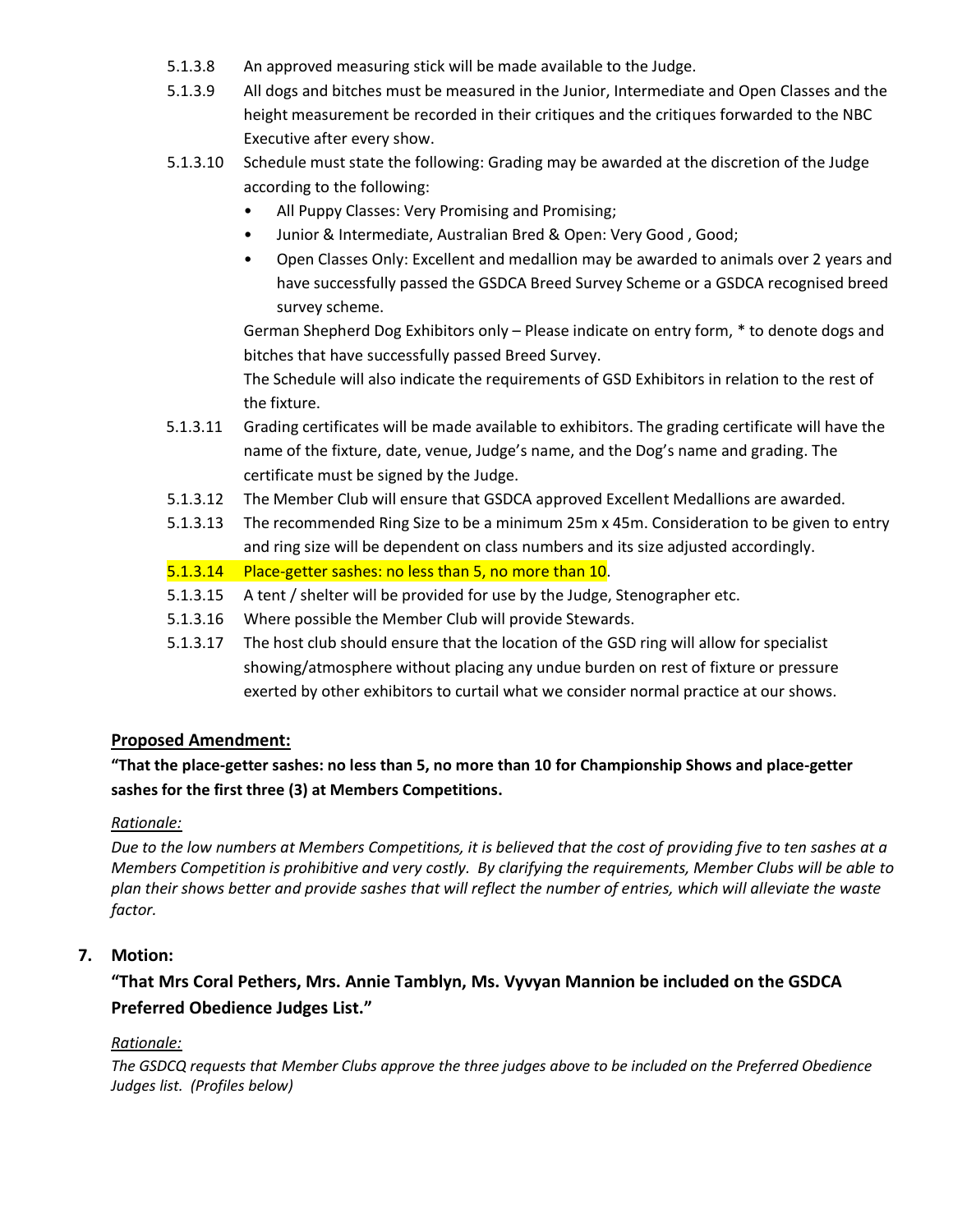# **Profiles:**

## **Annie Tamblyn**

Annie is a current member of Dogs Qld (Inc), Dogs NSW (Inc), German Shepherd Dog Club of Queensland & Metropolitan Dog Obedience Club.

Current Experience include:

- 1995-1996 Instructor/Trainer Redlands Dog Obedience Club
- 2012-current Trainer Redlands Dog Obedience Club
- 1993-2002 Instructor/Trainer GSD Club of Qld
- 2006-2009 National Publicity & Media Officer GSDCA
- 2008-2011 Bulimba Vet Puppy Pre-school Programme
- 2007-08 Volunteer Vet Nurse RSPCA
- 2011 Volunteer Surgical Vet Nurse RSPCA
- 2007-Current ANKC Obedience Judge (CCD/CD/CDX licence)
- 2005-Current German Shepherd Dog Club Qld Subcommittee/PR Media & Puppy listings
- 2017-Current German Shepherd Dog Club of Qld Executive Committee (Secretary)
- 2018-Current Metropolitan Dog Obedience Club trainer

Annie Tamblyn has had dogs around her all her life. She grew up with Pembroke Corgi's but for most of her life she had owned and trained German Shepherds.

After moving up from Sydney in 1992 Annie commenced basic dog obedience training with her first GSD Tzar, and enjoyed it so much that she started competing in obedience competitions, gaining her first obedience title, Companion Dog. Over the years she gained numerous obedience titles with her other German Shepherd's – Wolfgang (CD) and Elko (CD & CDX) and Era (CCD, CD, CDX) trialled for Utility Dog (UD) though at 10 years of age, her trialling days were somewhat limited and she died suddenly at 10.5 years of age in 2015.

Annie had just recently acquired a pup, Castastar Elmo so focused on puppy and juvenile training with her new boy. In December 2016 Annie acquired an older puppy, Astastia Fraza who settled into her new home very well. In 2017 both dogs acquired their HIT (Herding Instinct Title) and Annie is planning to commence CCD/CD trialling with both dogs in 2018.

In 1994 Annie commenced training as an obedience instructor with well known author, behaviourist and trainer, Val Bonney though Redlands Dog Obedience Club. Shortly after, she undertook further intensive instructor training with the GSD Club of Queensland. By 1995 Annie was a senior instructor at Redlands Dog Obedience Club and remains a senior instructor, teaching from basic beginners to advanced and those interested in obedience trialling.

In 2006 Annie commenced as a trainee obedience judge gaining her CCD/CD licence in 2008 and after having a short break from judging, returned in 2013 to re-commence her training. She has now gained her CDX licence in 2014. In 2008 Annie commenced working and training as a vet nurse, where she worked and studied for nearly three years at Bulimba vet surgery. Her vet nursing and dog training experience enabled her to develop and manage the puppy pre-school programme. After working at several other veterinary clinics Annie could see the need in the local community for juvenile dog training and education programme – hence the start of Zentropha Dog Training which commenced trading in early 2014 and continues to be a small but successful business in the eastern suburbs of Brisbane.